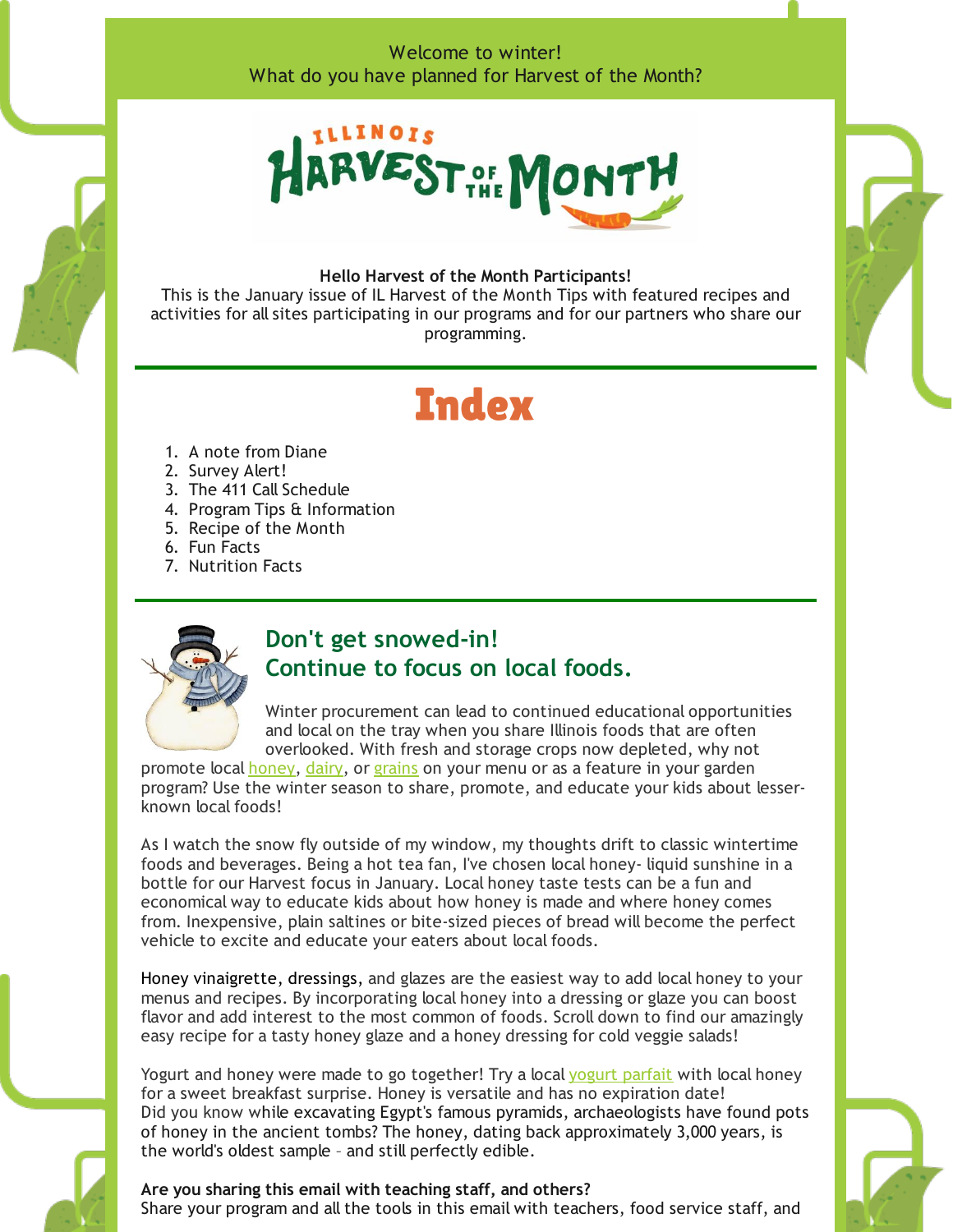administrators. The best way to drive up interest and excitement is to share the possibilities for collaboration with other staff at your site. By sharing information, you can promote Harvest of the Month beyond your meal, or garden program. Just think of the benefits you can create when sharing program information!

#### **Need assistance? We are here to help!**

To date, we have provided assistance to over half of our 2018/19 Harvest of the Month participants! It's exciting when a participant calls or emails asking for help.

Did you know we can customize recipes to fit your program and your food restrictions? We can also send you sourcing information for your area of Illinois chocked full of producers, processors and other procurement sources and ideas. Need advice on a specific topic or issue? We can connect you to other participants who have crossed that bridge before and have found a solution!

IFSN has experts on staff to provide free assistance on everything Harvest of the Month as you develop, or scale up your programs. You can take advantage of our free expertise through a variety of tools, our websites, and through direct consultations. Check out the IL Farm to [School](http://illinoisfarmtoschool.org/) website and sign up for our monthly newsletter [here](http://r20.rs6.net/tn.jsp?t=mhzmco6ab.0.0.qofh5neab.0&id=preview&r=3&p=http%3A%2F%2Fillinoisfarmtoschool.org%2Fabout%2Fjoin%2F).

Still trying to determine how to start building your program? Perhaps you're having a problem incorporating local food, or you are unsure which rules apply to local purchasing? Do you want to start, or expand a garden? **[Email](mailto:diane@sevengenerationsahead.org)** us and we will help you to get things started with helpful tools and resources!

Do you need to login to the Harvest of the Month website? You can do so by entering your password [here](http://r20.rs6.net/tn.jsp?t=mhzmco6ab.0.0.qofh5neab.0&id=preview&r=3&p=http%3A%2F%2Fharvestillinois.org%2F%3Fp%3D943).

\_\_\_\_\_\_\_\_\_\_\_\_\_\_\_\_\_\_\_\_\_\_\_\_\_\_\_\_\_\_\_\_\_\_\_\_\_\_\_\_\_\_\_\_\_\_\_\_\_\_\_\_\_\_\_\_\_\_\_\_\_\_\_\_\_\_\_\_\_\_\_\_\_\_\_\_

# **The 411 Call Schedule**



### **December 10- 2:30 pm "The 411" shares alternative winter procurement while the snow flies in Illinois!**

**\*Suggested listeners**: New and returning participants engaged in garden programs, feeding site participants and partners looking for winter procurement tips and integration ideas for non-produce items. These calls are open to all staff at your sites.

Need ideas for featured foods when celebrating Harvest of the Month in the dead of winter? During this 20-minute call we will share resources and ideas to bring local honey, grains and dairy into your menus and recipes.

Each registrant will receive resources for celebrating alternative Harvest of the Month featured foods during winter prior to the call. **Hurry! You must be registered by December 7th to receive call log in information.**

To register for the free "411" in December click [here.](https://goo.gl/forms/NDK39AJoQfT7Yt492)

#### **Future Calls:**

January 14th, 2:30 pm "The 411" shares how to locate partner organizations in your community and build partnerships to create a sustainable and robust program. **\*Suggested listeners**: New and returning participants wishing to extend their programs into the community, and partners wishing to connect to farm to school participants.

## **Program Tips & Information**

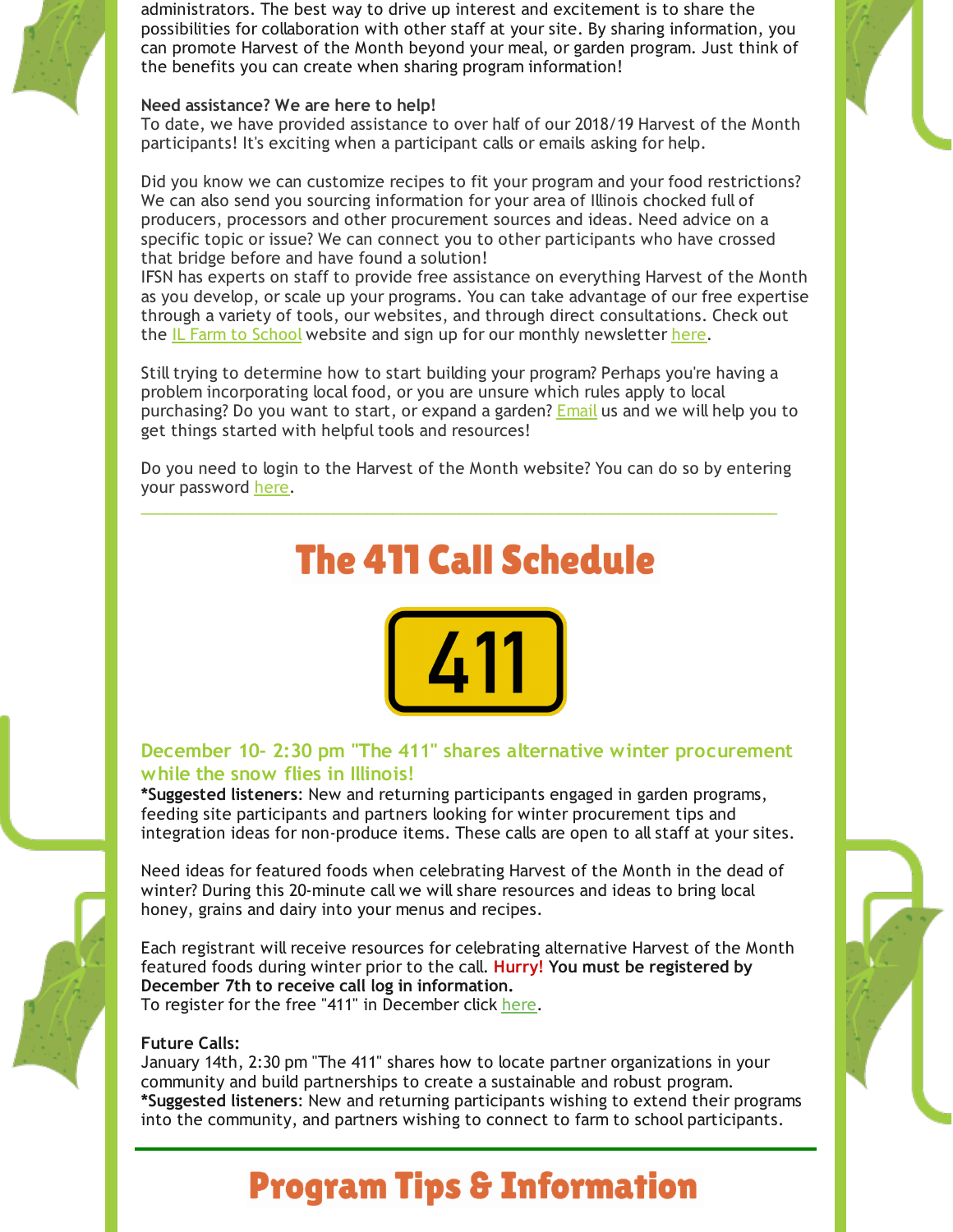

### In January, think outside of the icebox!

As the winter progresses it becomes impossible to find local produce. So, why not think outside of the icebox?

Featuring local honey during the winter months can be easy and fun!

Looking for bee-themed educational resources? Check out [BuzzedAboutBees](https://www.buzzaboutbees.net/Bee-Themed-Educational-Resources.html) for coloring sheets and more.

Planning projects for next year? Could your site be interested in building a bee hive project? Check out the Whole Kids Bee Grant [Program](https://www.wholekidsfoundation.org/schools/honey-bee-grant) and the Observation Hive Project resources [here](https://thebeecause.org/index.php/resources).

Want to discover other winter options? Check out the Winter Harvest toolbox [here](http://harvestillinois.org/winter).

#### **Did you know?**

Much like wine, honey can have different flavors depending on the type of nectar a bee collects and the location of the hive. Honeybees pollinate many of the plants which produce the food consumed by people. Examples of plants pollinated by honeybees include almonds, apples, blueberries, cucumbers, melons, and pumpkins. Honeybees pollinate about one-third of all food-producing plants, including Illinois' nation-leading pumpkin crop!

As of 2013, Illinois' beekeepers managed more than 24,000 colonies. In the U.S. you can find more than 300 unique types of honey, each originating from a different floral source.

During the winter months, beekeepers insulate their hives to keep the bees warm. In the wild, honeybees huddle together for warmth and find shelter in tree trunks or caves.

Do you need a [classroom](https://www.agclassroom.org/teacher/matrix/) lesson or activity for Illinois honey? Check out the National Ag in the Classroom Curriculum Matrix. Type HONEY into the topic box. Our Fresh From the Farm Roots and Fruits [curriculum](http://harvestillinois.org/wp-content/uploads/2017/05/SGA_RaF_Curriculum_082113-2.pdf) also has a section on honey for grades 3-5! You can access the student workbook [here](http://harvestillinois.org/wp-content/uploads/2018/11/RF-Student-Workbook-Electronic.pdf).

Do you need help finding local honey near you? Check out these local honey search engines. The [Chicago](https://www.chicagohoneycoop.com/) Honey Coop The Local Honey [Source-](https://localhoneysource.com/local-honey-list/illinois/) Illinois The Chicago and [Northeastern](http://localhoneyfinder.org/ILchicago.php) IL Local Honey Finder The Heart of Illinois [Beekeeper](http://hoibees.org/localhoney/) Assoc. Honey Finder





### **Put local Honey on the Menu!**

Try a tasty [Crunchy](http://harvestillinois.org/crunchy-apple-slaw) Apple Slaw with Local Honey as an addition to your salad bar or as a side dish. Looking for a CACFP recipe? Try [Chicken](http://harvestillinois.org/chicken-slider-with-honey-mustard-aioli) Sliders with Honey Mustard Aioli.

Share the **Local Honey [Vinaigrette](http://harvestillinois.org/honey-vinaigrette-dressing)** recipe on your web page, on your menu grid, or as a companion send-home recipe.

Why not add a **local honey glaze** to precooked chicken patties, or fish? Or, add a honey glaze to cooked carrots, Brussel sprouts, or green beans for a savory/sweet taste sensation! Using a heavy-bottomed saucepan combine: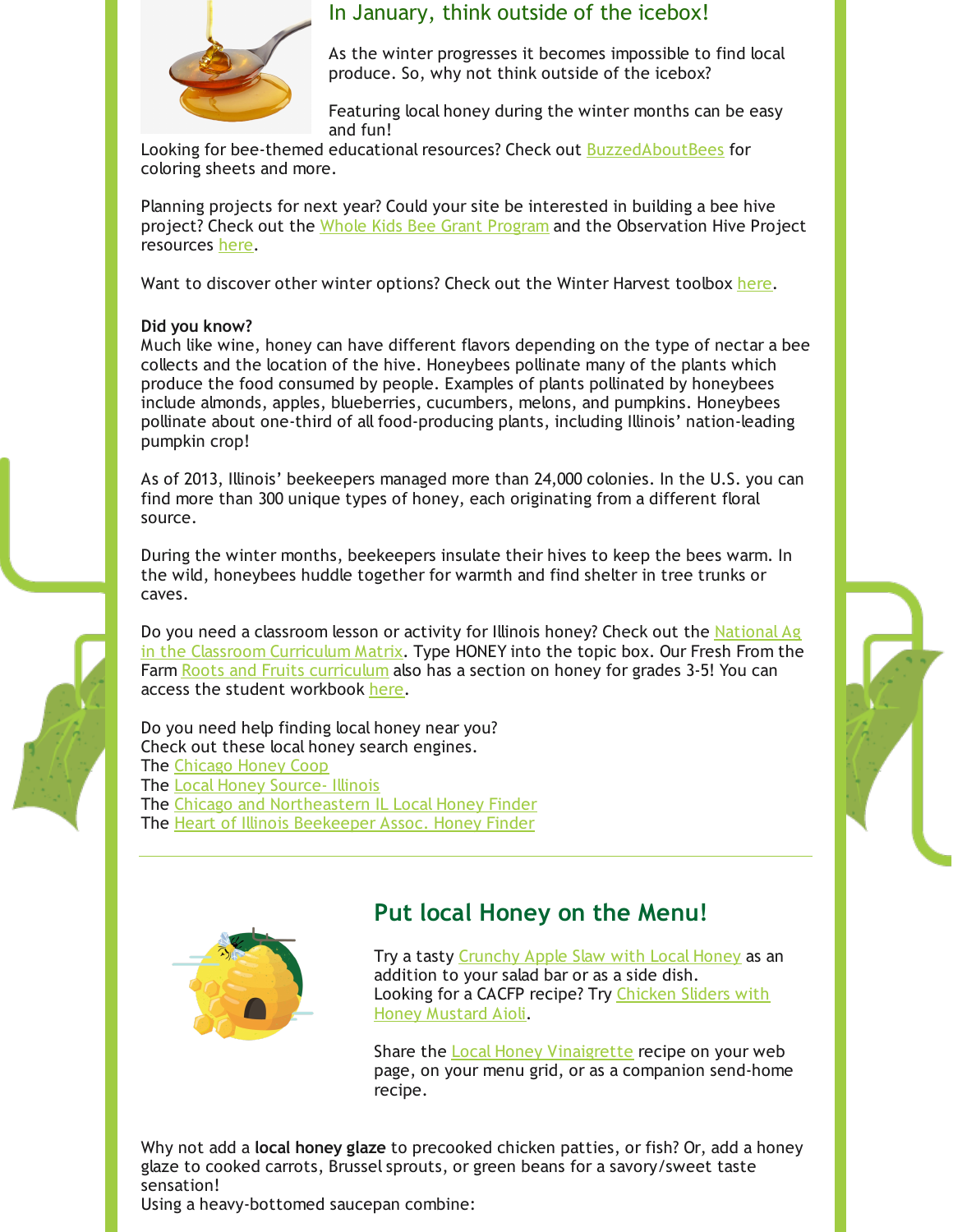1 cup local honey 6 Tbsps low-sodium soy sauce 6 Tbsps oil, canola or olive Stir to dissolve the honey and allow to thicken slightly over medium heat to produce a glaze-like consistency.

Looking for more ways to add local honey to your salad bar? Try this **easy honey [dressing](http://harvestillinois.org/summertime-crisp-corn-salad)** for your coleslaw mix. Or, add it to a mixed veggie salad, or a potato salad! In a deep bowl combine and emulsify by whisking: ⅔ cup Cider Vinegar 1½ cups Olive Oil ⅛ cup Lime Juice, fresh ⅓ cup Orange Juice, fresh ½ cup local Honey 2-3 Tbsps Mrs. Dash "Caribbean Citrus Spice" Blend, or another citrus-based spice blend of your own making Be sure to taste your dressing to determine if you have the perfect balance of sweet and tart!

Try the **Honey-Lime Taco Salad Bar** for feeding site salad bars adapted from The Whole Kids Foundation Dressing: 1 cup lime juice 1 cup local honey 1 cup olive oil 1 teaspoon salt 1 1/2 teaspoons cumin powder dash of cayenne or chili powder Salad Ingredients for salad bar containers: Mixed greens, rinsed and dried Canned black or pinto beans, drained and rinsed Fresh, or frozen corn (slacked) Carrots, grated Fresh tomatoes, chopped Fresh cilantro, chopped Grated Monterey Jack, Cheddar, or crumbled queso fresco cheese Chopped jalapeños Crumbled tortilla chips Place all dressing ingredients in a deep bowl and whisk to incorporate. Serve alongside of all salad bar ingredients.

Don't forget to tag your local honey as a local selection in January. Display honey facts and shine a light on honey throughout the entire month. Share the Buzzzzz!

## **The perfect healthy choice in winter: Honey. Those minerals and vitamins pack a punch!**

Honey is rich in minerals, vitamins, pollen and protein which create a superfood punch!

Honey contains natural minerals and vitamins which help the metabolizing of undesirable [cholesterol](https://www.benefits-of-honey.com/honey-lowers-cholesterol.html) and fatty acid on the organs and tissues into the system, hence aiding to prevent obesity and promoting better health.



The vitamins present in honey are B6, thiamin, niacin, riboflavin, pantothenic acid and certain [amino](https://www.benefits-of-honey.com/amino-acids.html) acids. The minerals found in honey include calcium, copper, iron, magnesium, manganese, phosphorus, potassium, sodium and zinc.

Did you know that Manuka honey, made in Australia and New Zealand by bees that

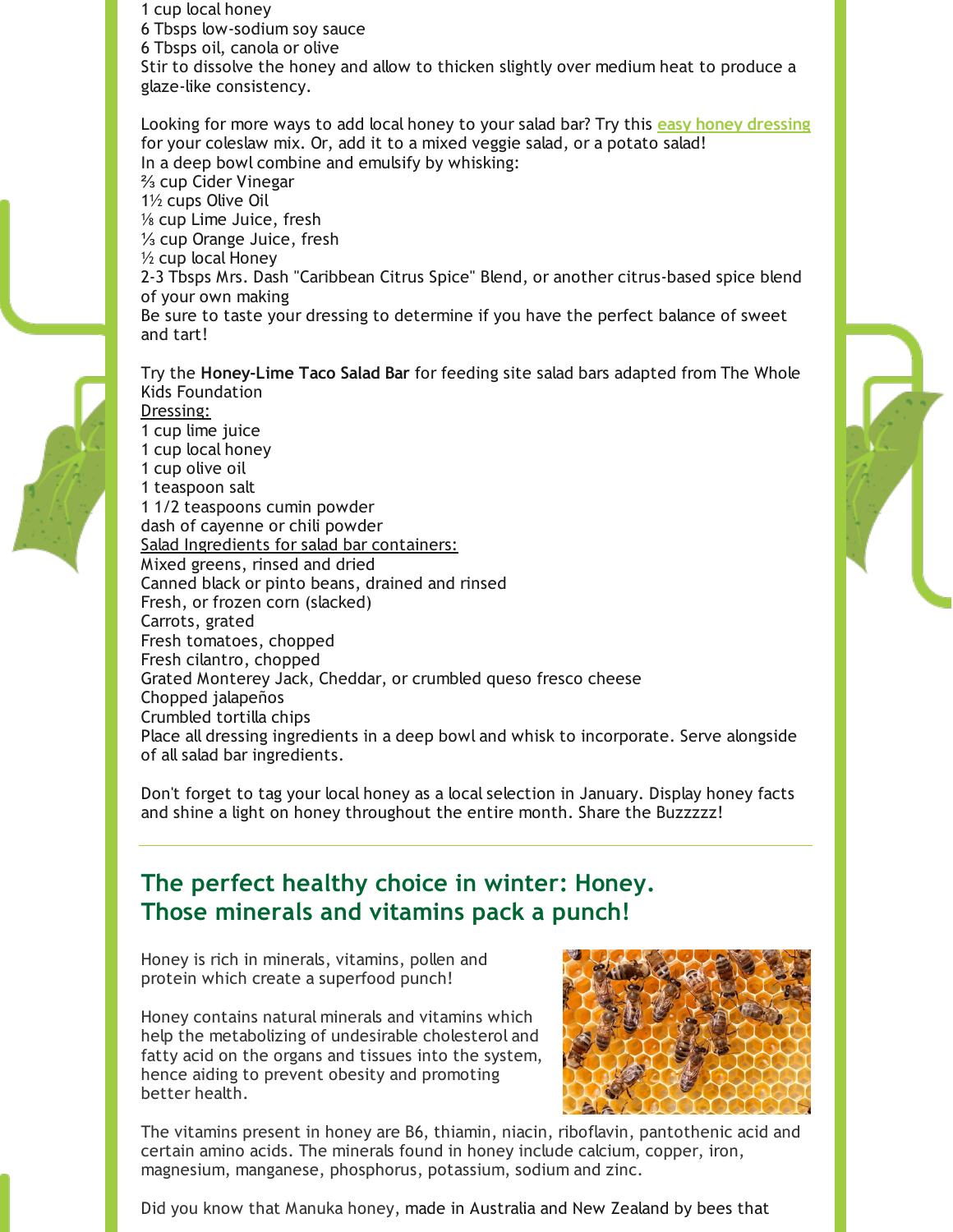pollinate the native manuka bush, has a higher than normal [conductivity](http://www.analytica.co.nz/Tests/Honey-Testing/Colour-Conductivity) (a way of measuring the mineral content of a honey), about 4 times that of normal flower honeys? The higher the conductivity, the better the nutritional value of the honey.

# **Recipe of the Month**

## **Crispy Sweet Brussel [Sprouts](http://harvestillinois.org/crispy-sweet-brussels-sprouts) with Local Honey**

Cooking and Prep Level: Basic Featured Harvest: Brussel sprouts, Cranberries (autumn) local Honey (winter) Recipe Type: Food service Servings: 100

This recipe, adapted from Super Healthy Kids!, showcases fresh Brussel sprouts and local honey using an easy oven-roast method. The twist in this recipe is



in the topper of dried cranberries and fresh parmesan cheese which creates a sweet and nutty balance against the earthy taste of the Brussel sprouts.

Why not create a flavorful taste-test? While sampling this recipe ask your students to identify the opposing, or competing flavors in this dish. Why do these flavors create harmony when eaten together? Explaining the culinary technique of creating balance with opposing flavors and sharing the 5 flavor star will help your students understand and appreciate the flavors they are sampling. You can read about the art of flavor balance [here.](https://foodistkitchen.com/foodist-sample/the-art-of-flavor/)



Find more recipes in the [Harvest](http://harvestillinois.org/recipe-portal-for-registered-schools/recipe-index) of the Month Recipe Portal

# **Fun Fact**

### **It's all about honey!**

- Bees are the only insect in the world that make food that people can eat.
- Honey contains all of the substances needed to sustain life, including enzymes, water, minerals and vitamins.
- One bee will only make 1/12 of a

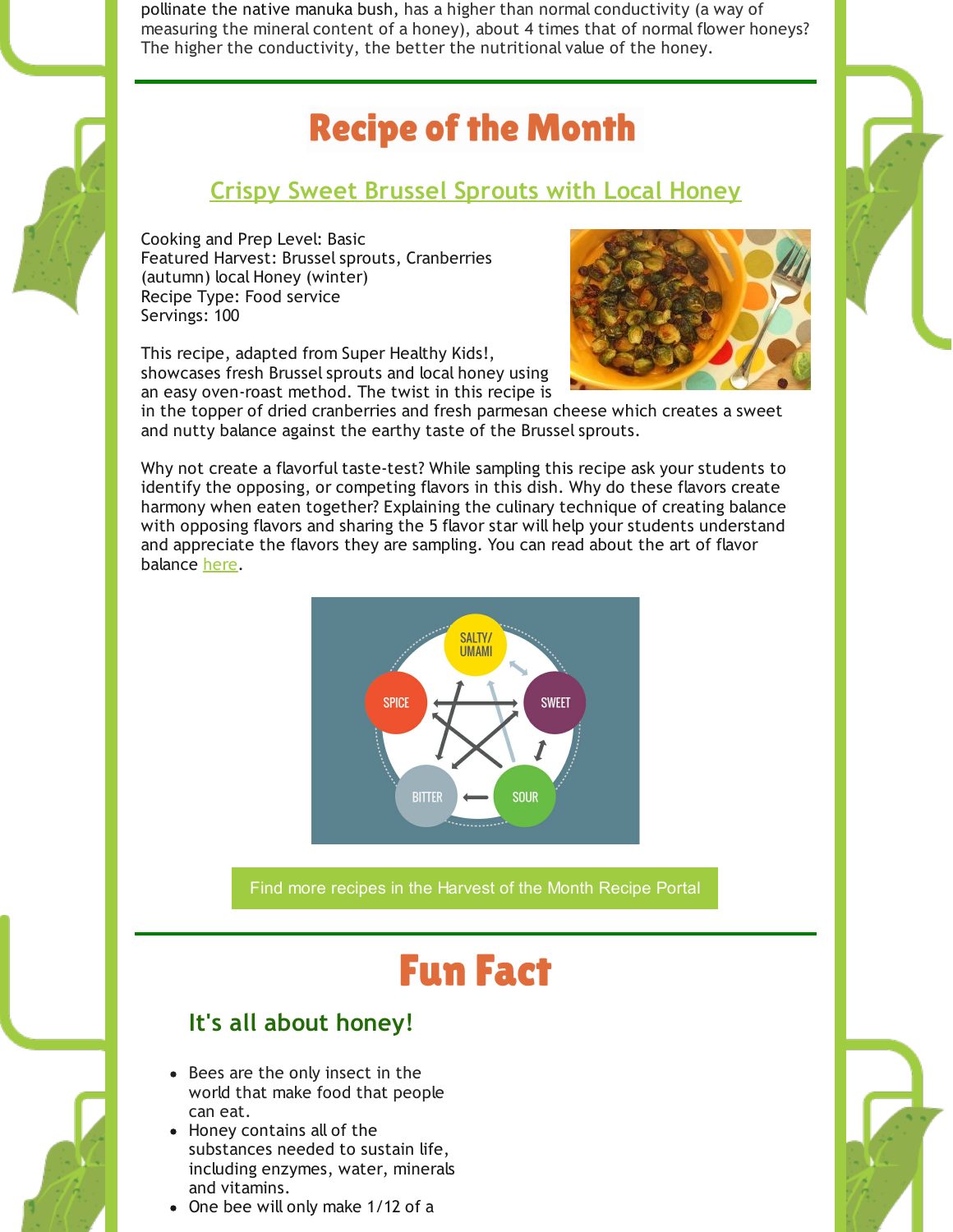

teaspoon on honey in its entire life.

- A bee's wings beat 200 times a second, that's 12,000 times a minute!
- Each colony smells different to bees; this is so they can tell where they live!
- Bees communicate by smells called 'pheromones' and by performing special 'dances'.
- There are 900 cells in a bee's brain.
- Bees have two separate stomachs;  $\bullet$ one for food and another just for nectar.

## Fun Facts About Bees & Honey

\*Bees live in beehives & each hive has one Queen Bee.





\*Honey never goes bad, it can last foreverl

\*Honey bees beat their wings 200 times per second!



really very good for you & can even make your sore throat feel better!

\*Honey is

www.simplyhomemadeblog.com

# **Nutrition Facts**





- Go to the [Harvest](http://harvestillinois.org/) of the Month website. Hover your mouse over the **Registered Sites** tab at the top of the home page and click on a site. Then, cick on **The Harvest** in the drop down menu
- Click on [Winter](http://harvestillinois.org/winter) to go to the seasonal list of fruits and veggies.
- Next, click on a veggie or fruit item, add your password if prompted, and the nutrition and fun facts are all there to copy and paste onto your line signage and wall posters!

Questions about Harvest of the Month? Contact **[diane@sevengenerationsahead.org](mailto:diane@sevengenerationsahead.org)**.

STAY CONNECTED AND JOIN THE CONVERSATION



This newsletter was created by: